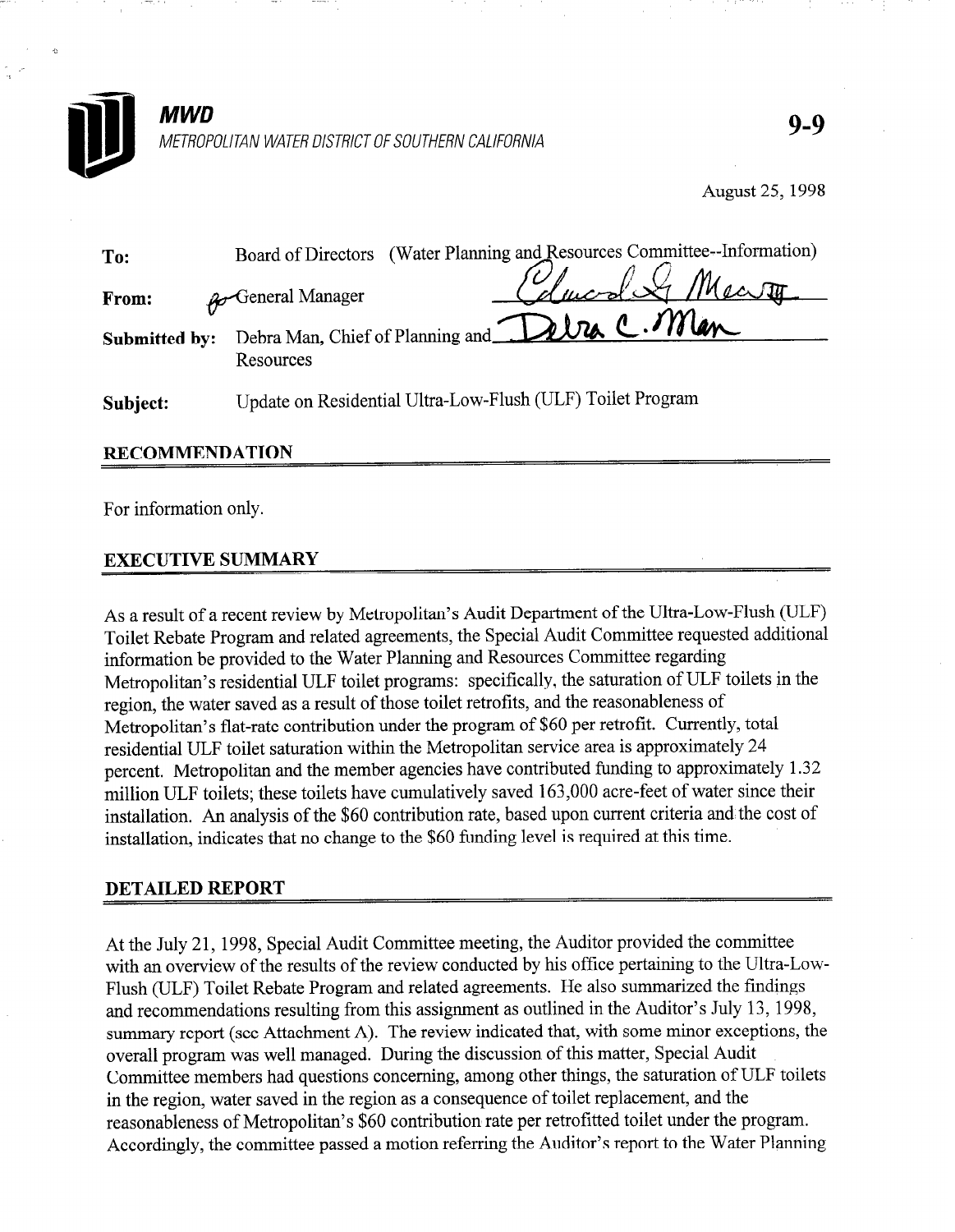# Board of Directors -2- August 25, 1998

and Resources Committee for information and requesting that staff provide that committee 'with further information on the questions raised by the Special Audit Committee members.

#### Toilet Saturation and Water Savings Data

In 1990, Metropolitan began a program of co-tinding rebates for the replacement of waterwasting toilets with ULF toilets. In 1992, Metropolitan added a ULF toilet distribution program. These two programs (the Rebate Program and the Distribution Program) exist today in various forms. Both are managed directly by member agencies, with Metropolitan contributing a flat \$60 for each residential toilet replaced, subject to verification. Based on data maintained by the Conservation Branch and member agencies, an estimated 2.49 million toilets have been replaced with ULF toilets in Metropolitan's service area. This represents an estimated toilet saturation rate of approximately 24 percent for the entire region.

Of the 2.49 million ULF toilets, Metropolitan and member agency programs have funded approximately 1.32 million through active water conservation projects. (The balance of 1.17 million toilets were installed as a result of new construction, remodeling, and natural replacement by homeowners and landlords.) These 1.32 million ULF toilets have saved approximately 163,000 acre-feet of water since their installation and are continuing to save at a rate of 43,000 acre-feet per year.

Individual member agency toilet saturation rates for ULF toilets range from 9 percent-83 percent,  $\frac{1}{2}$  method agency to the saturation rates for OLF to held range from 9 percent-85 percent.  $\frac{1}{2}$ with the median saturation rate being 15 percent. See Attachment B for further detail on ULF toilet installation activity.

Since the inception of its two ULF toilet programs, Metropolitan's funding has amounted to Since the inception of its two ULF toilet programs, wetropolitants funding has amounted to approximately \$72 million, with substantial additional funds contributed by the participating member agencies to carry out their various projects. In fiscal year 1998-99, Metropolitan has budgeted \$7.1 million for co-funding ULF toilet replacements with the member agencies (118,000 toilets).

In March 1993, the Board modified the policy for funding the ULF toilet programs to a flat-rate method at \$60 per toilet retrofit. Prior to this date, individual projects were funded on the basis of one-half of the total cost, or at a rate of \$154 per acre-foot of water saved, whichever was less. Because toilet projects were generally costing about \$120 to \$130 per retrofit, this formula usually resulted in a Metropolitan funding level of around \$60 to \$65. The adoption of the \$60 flat-rate policy simplified the funding calculations for Metropolitan and the participating member agencies. Since this rate has been applied to ULF toilet projects since 1993, the Auditor's office recently recommended that the rate be re-evaluated to ensure that it was still valid.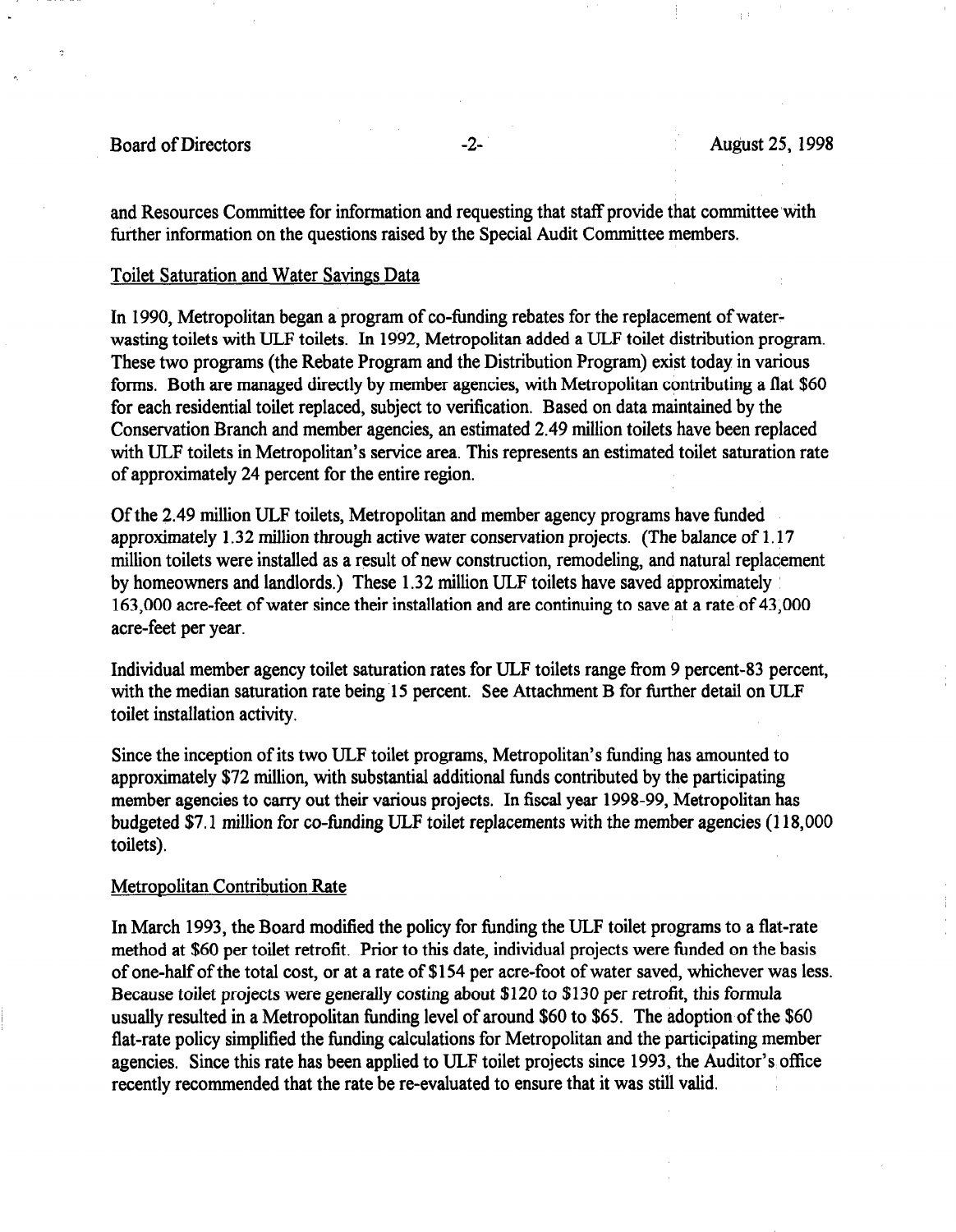Water efficiency retrofit programs are currently evaluated by the Conservation Branch on the basis of \$154 per acre-foot of water saved over the estimated useful life of the device. Appropriate discount rates are applied to determine the present value of those savings. Staff recently re-evaluated the residential ULF toilet water savings as determined through independent studies and found the following:

| <b>Residential ULF toilets</b>                                                                                          |                          |                       |  |  |  |
|-------------------------------------------------------------------------------------------------------------------------|--------------------------|-----------------------|--|--|--|
|                                                                                                                         | <b>Estimated average</b> | Present value to      |  |  |  |
|                                                                                                                         | water savings per        | MWD of lifetime water |  |  |  |
|                                                                                                                         | ULFT (gal/day)           | savings (\$ 1997):    |  |  |  |
| Single family dwelling                                                                                                  | 23.9                     | \$58.63               |  |  |  |
| Multi-family dwelling                                                                                                   | 44.4                     | \$108.91              |  |  |  |
| <b>Composite</b>                                                                                                        | 32.1                     | \$78.74               |  |  |  |
| <b>Notes and Assumptions:</b>                                                                                           |                          |                       |  |  |  |
| (1) Useful life of residential ULF toilet:                                                                              | 20 years                 |                       |  |  |  |
| (2) Conservation Credits Program value of water (per acre-foot):                                                        | \$154                    |                       |  |  |  |
| Water savings estimates per ULFT determined from studies<br>(3)<br>performed for Metropolitan by A&N Technical Services |                          |                       |  |  |  |
| (4) Present value computed at net 4% rate                                                                               |                          |                       |  |  |  |
| multi-family installations - 40%<br>(5) Single family installations - 60%;                                              |                          |                       |  |  |  |

Staff determined that the current flat-rate funding level of \$60 per ULF toilet is consistent with the above analysis. Staff will, however, repeat the analysis periodically as warranted by new data or evaluation criteria. Any proposed changes in the current contribution rate as a result of such evaluations will be brought to the Board for consideration and approval.

WPM:adb

Attachment

s:\newdir\billmcd\brdltr98.doc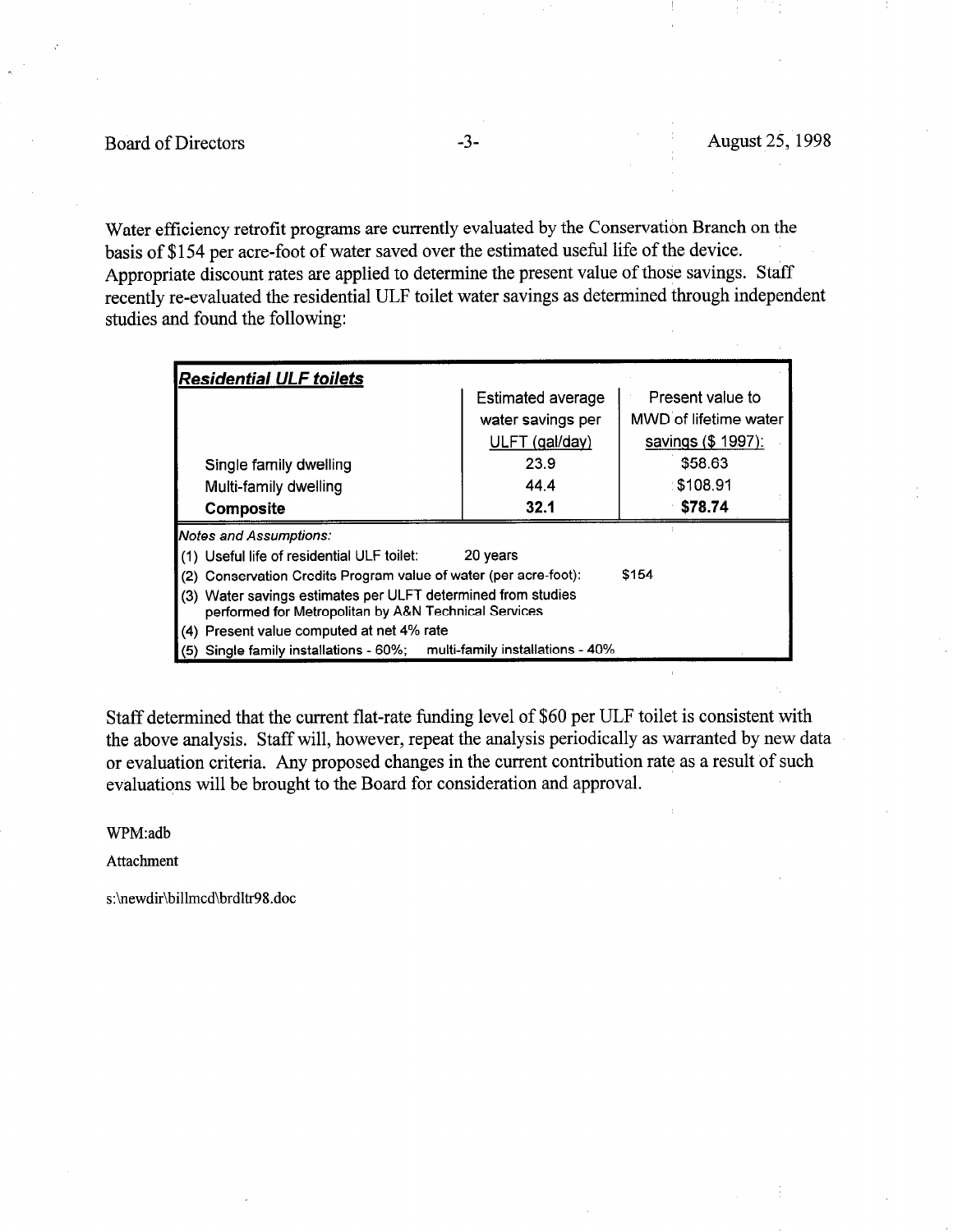Attachment A Board Letter 9-9 Planning and Resources Division August 25, 1998



**MWD** 

METROPOLITAN WATER DISTRICT OF SOUTHERN CALIFORNIA

July 13, 1998

----~--\_\_-. -

To: Special Audit Committee

From: Auditor

Michael W. Honderge

Subject: Review of the Rebate ULFT Program and Agreements

#### RECOMMENDATION

For information only.

#### DETAILED REPORT

The Audit Department has completed a review of the rebate Ultra Low-Flush Toilet Program (ULFTP) and agreements with participating member agencies currently being administered and implemented by the Water Conservation Branch of the Planning and Resources Division, and issued a detailed report thereon, dated May 20, 1998, to various management and staff. This review is part of a continuing assessment of various Metropolitan Water Conservation programs, including ULFTP (rebate and non-rebate), since 1990. Reviews of the non-rebate ULFTP, both for Phases I & II and Phase III, were completed by the Audit Department, and reports thereon were issued on October 5, 1994 and January 19, 1996, respectively. A review of non-rebate ULFTP Phases IIIA and IV is scheduled to be performed during fiscal year 1998-99.

By way of background, Metropolitan had initially implemented the Water Conservation Credits Program in 1988 to provide financial incentives for water conservation projects, in partnership with its member agencies. As part of its program development efforts, Metropolitan developed two types of programs for the distribution of Ultra Low-Flush (ULF) toilets: the rebate ULFTP and the non-rebate ULFTP. Under the rebate ULFTP, Metropolitan provided financial contributions in terms of rebates to participating member agencies who managed the purchase and distribution of ULF toilets or who made rebate payments to their customers. Metropolitan's financial contribution under the rebate ULFTP was originally based on one-half of a project's cost, which was subsequently increased to a two-thirds contribution of a project's cost. This was, however, again modified in February 1993 to provide financial contributions to participating member agencies based on a flat rate of \$60 per ULF toilet distributed. Since 1993, this rebate flat rate has not been modified. Under the non-rebate ULFTP, Metropolitan assumed the responsibility for the purchase and distribution of ULF toilets. To assist staff in this endeavor, Metropolitan entered into consulting agreements with CTSI Corporation from 1992 through 1995 and subsequently with Honeywell DMC Services, Inc., until 1996 to provide retrofitting services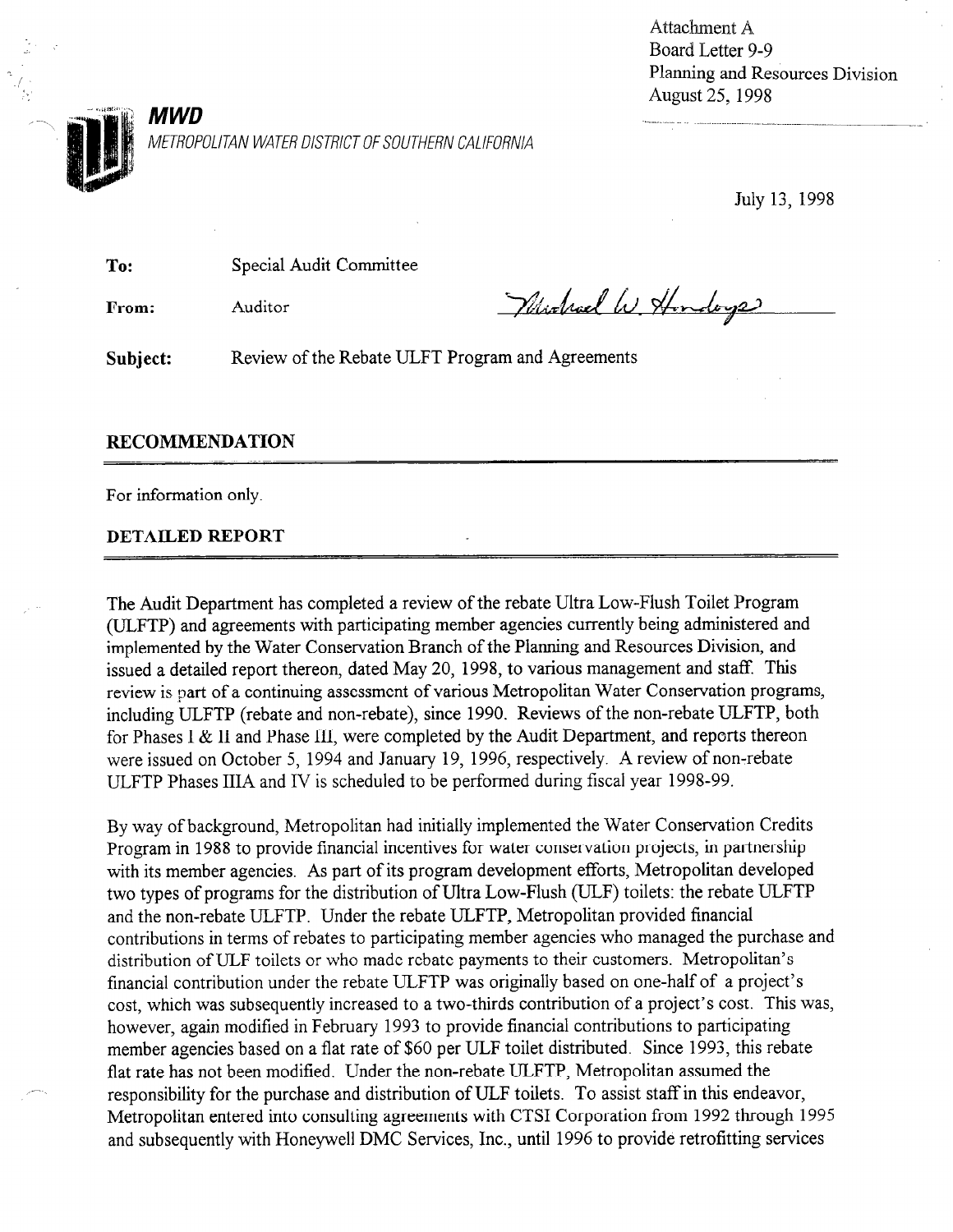to customers in service areas covered by Metropolitan. These consultants billed Metropolitan for their services. Metropolitan billed the participating member agencies for their share of project costs based on agreed-upon rates for toilets retrofitted. The non-rebate ULFTP was discontinued in later part of 1996.

In current and recent years, the Water Conservation Branch has made some significant changes and improvements in the administration and implementation of the rebate ULFTP. Some of these changes were in response to audit findings and recommendations contained in our earlier reports on reviews of ULFT programs and agreements. Among the most significant changes or improvements were the following:

- The Water Conservation Branch has implemented a verification procedure where the toilets installed under the rebate agreements are randomly selected and statistically verified by an independent consultant.
- Conservation credits are no longer provided in advance. Rather, Metropolitan contributions are paid based on a "pay for performance" policy. That is, Metropolitan only pay for toilets distributed and/or installed as reported by participating member agencies. Metropolitan pays at the current flat rate of \$60 per ULF toilet.
- $\bullet$  The concept of the agency representative was abolished. The participating member agencies were previously group into regions and each region was assigned a Metropolitan agency representative who was involved in each agreement from proposal stage through the close-out of the agreement. There were five agency representatives at the time. Currently, all such functions of agency representatives are being handled by only one staff member from the Water Conservation Branch. Due to workloads, it is the intention of Water Conservation Branch to recruit additional staff in the near future.

Metropolitan also adopted a policy change which permits advances to participating member agencies for up to 25% of the proposed total value of Metropolitan funding (maximum of \$250,000 for a period of one year), upon execution of a ULFTP agreement. These advances are recovered through the term of the agreement and earn interest at a rate equal to Metropolitan's yield on O&M funds.

This assignment was originally started in February 1995; however, its completion was ultimately delayed due to certain factors such as staffing shortages, and job priorities and assignments. In addition, Water Conservation Branch staff requested that the Audit Department defer this assignment until after October 1996 due to the pending organizational and program management changes in the Water Conservation Branch. The original scope of this assignment was mainly focused on testing agreement compliance and close-out procedures for rebate ULFTP projects undertaken in fiscal year 1991-92 through fiscal year 1994-95. However, the Audit Department decided to expand the audit scope of this assignment because of significant changes that took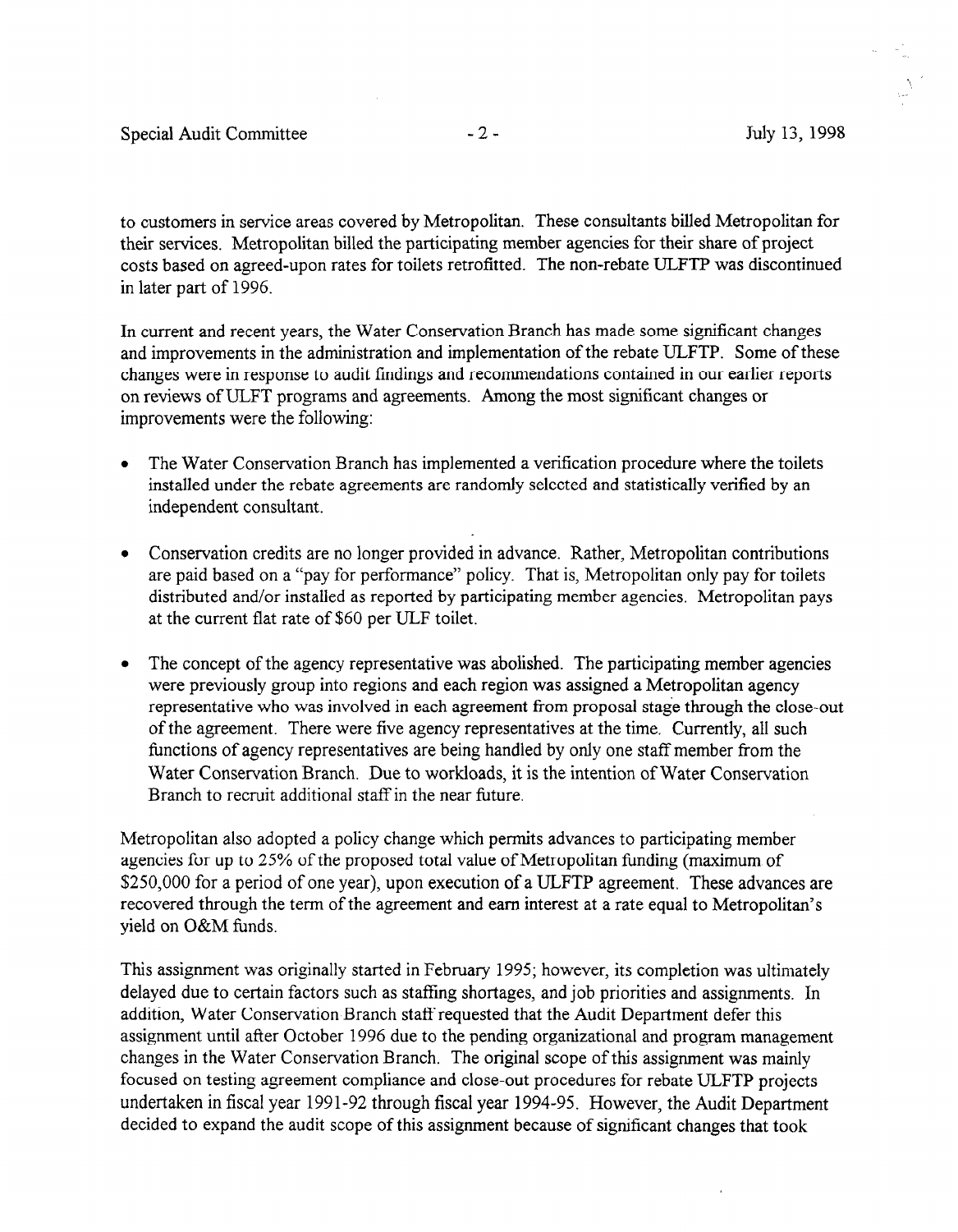Attachment A Board Letter 9-9 Planning and Resources Division August 25,199s

..\_ ~ . . . ..\_\_.\_\_..\_..... ---\_----~- \_\_~ July 13, 1998

place within the Water Conservation Branch during the three-year period since 1995. The expanded audit scope covered the rebate ULFTP projects undertaken from fiscal year 1995-96 through 1997-98. To date, 96 rebate ULFTP agreements have been entered into with member agencies. The Board has authorized funding in excess of \$70 million over the past six years pertaining to ULFTP. (See Attachments I and II)

The primary purpose of the review of rebate ULFTP was to audit the conservation credits provided to participating member agencies, as well as to review compliance with various contractual provisions and evaluate Metropolitan's administrative procedures and controls pertaining to the various rebate ULFTP agreements.

The scope of this assignment focused primarily on reviewing and testing conservation credits provided to participating member agencies for reasonableness and compliance with the provisions of the ULFTP agreements. The detailed testing covered the agreements for rebate ULFTP projects undertaken from fiscal year 1991-92 through fiscal year 1997-98. Twelve agreements with actual Metropolitan funding totaling about \$20 million were tested, which covered approximately 30% of the total payments to various participating member agencies from fiscal year 1991-92 through current fiscal year.

The review resulted in several findings and recommendations. The details of those findings were communication to appropriate the communications. The uctans of those midings Observations Sheets (AOS). The AOS contained a summary of the observations, details of the  $\sigma$  business rations shows  $(x\omega\omega)$ . The  $x\omega\omega$  contained a summary of the observations, details of the  $\mu$  recommendations,  $\mu$  recommendations. A fold of live AOS  $\mu$ six recommendations were prepared. The most significant of our recommendations are summarized as follows:

- Consider evaluating whether the \$60 contribution rate is still appropriate and reasonable.
- Review agreement files on a regular basis to monitor the status of ULFTP projects.  $\bullet$
- Prepare monthly or quarterly summary status reports on all rebate ULFTP agreements.  $\bullet$

Overall, the internal accounting and administrative controls pertaining to the agreements appeared adequate, costs appeared reasonable and proper, and that both the participating member agencies. and Metropolitan appeared to be in compliance with significant terms of the agreements.

The Audit Department recently received a letter from Chief of Planning and Resources Debra C. Man which responded in detail to the findings and recommendations contained in our audit report to management on the review of the rebate ULFTP and agreements. The response expressed concurrence with the review recommendations, indicated actions taken or to be taken, and was satisfactory, in our opinion, in addressing the issues and concerns identified during the review.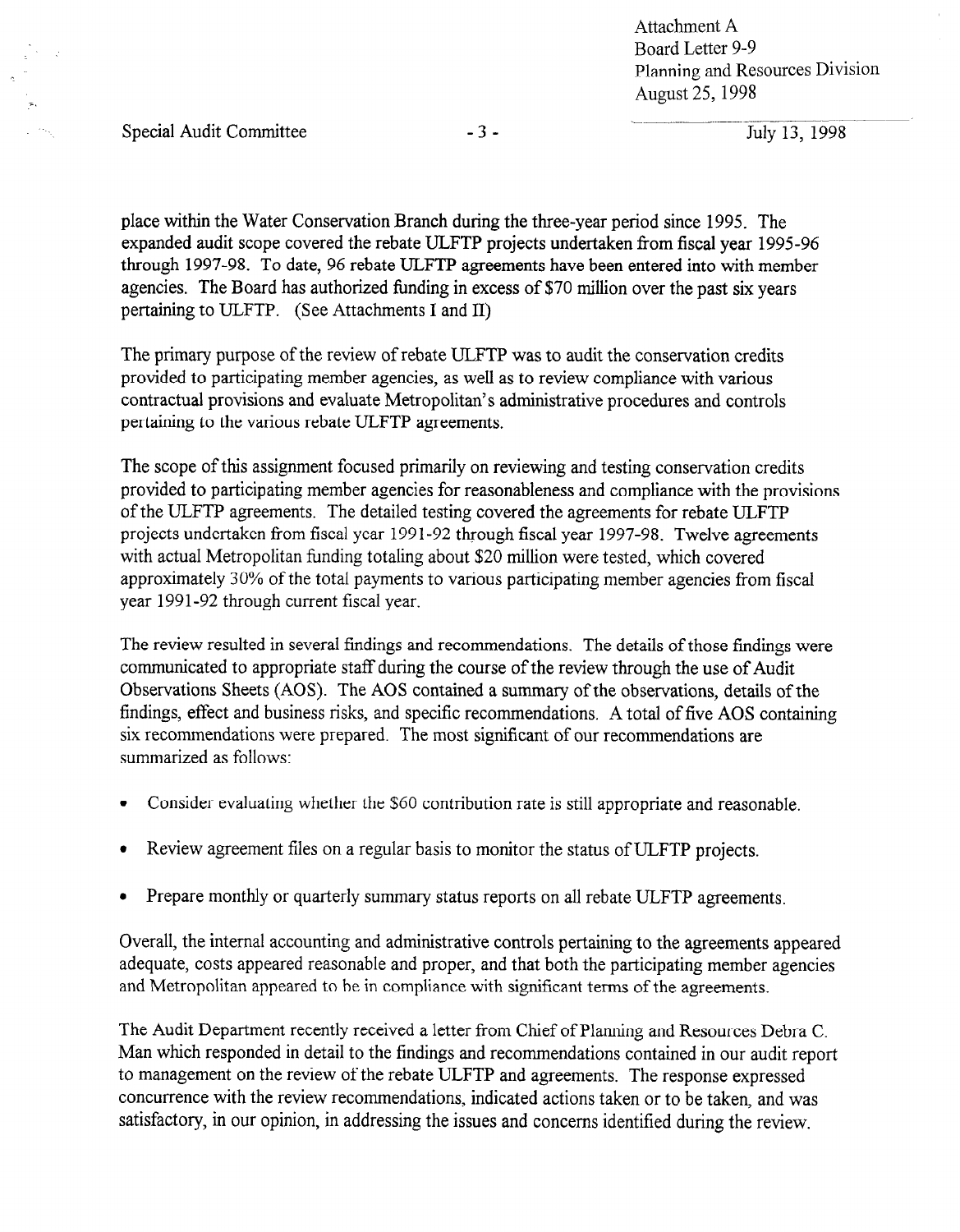Attachment A Board Letter 9-9 Planning and Resources Division August 25,1998

# Report of Auditor, dated July 13,1998, re Review of the Rebate Ultra Low-Flush Toilet Program and Agreements

| Agency                 | No. of<br><b>Agreements</b> | <b>Net</b><br>Metropolitan<br>Financial<br>Commitment ** | Projected<br>Rebate<br><b>Toilets</b> | <b>Installed Toilets</b><br>To Date |
|------------------------|-----------------------------|----------------------------------------------------------|---------------------------------------|-------------------------------------|
|                        |                             |                                                          |                                       |                                     |
| Anaheim                | 3                           | 494,541<br>S.                                            | 8,104                                 | 4,023                               |
| <b>Burbank</b>         | 6                           | 662,323                                                  | 11,250                                | 9,430                               |
| Calleguas MWD          | 5                           | 965,824                                                  | 15,600                                | 8,688                               |
| Central/West Basin MWD | 6                           | 4,704,049                                                | 72,902                                | 34,241                              |
| Chino Basin MWD        | 5                           | 793,655                                                  | 13,404                                | 6,118                               |
| City of Long Beach     | 4                           | 804,000                                                  | 13,400                                | 7,876                               |
| City of Los Angeles    | 6                           | 22,034,085                                               | 398,447                               | 217,693                             |
| Coastal MWD            |                             | 60,000                                                   | 1,000                                 | 588                                 |
| Eastern MWD            | $\overline{c}$              | 180,000                                                  | 3,000                                 | 2,222                               |
| Foothill MWD           |                             | 21,985                                                   | 437                                   | 367                                 |
| Glendale               | $\overline{\mathbf{c}}$     | 361,681                                                  | 6,005                                 | 4,000                               |
| Las Virgenes MWD       | 6                           | 469,862                                                  | 7,565                                 | 5,301                               |
| MWD of Orange County   | 11                          | 6,336,704                                                | 106,404                               | 69,041                              |
| Pasadena               | 5                           | 835,672                                                  | 14,123                                | 9,113                               |
| San Diego CWA          | 12                          | 18,827,970                                               | 308,590                               | 201,762                             |
| San Marino             | 4                           | 31,028                                                   | 534                                   | 382                                 |
| Santa Monica           | 2                           | 1,651,518                                                | 27,288                                | 24,275                              |
| Three Valleys MWD      | 11                          | 583,797                                                  | 9,683                                 | 7,762                               |
| Upper SGV MWD          | 3                           | 331,268                                                  | 5,625                                 | 2,993                               |
| Western MWD            | 1                           | 468,000                                                  | 7,800                                 | 1,450                               |
|                        |                             |                                                          |                                       |                                     |
| Total                  | 96                          | \$60,617,962                                             | 1,031,161                             | 617,325                             |

# ATTACHMENT I Summary of Rebate ULF Toilet Program Agreements \*

\* As of May 3 1, 1998.

\* \* Net Metropolitan financial commitment represents amounts paid or to be paid to participating member agencies for program costs less participating member agencies' share of program costs based on ULF toilets distributed / installed. Initially (1992 through 1996), these costs were advanced by Metropolitan and recovered through charges included in the monthly water billings to respective participating member agencies, Currently (since later part of 1996), Metropolitan financial contributions (\$60 per toilet) were credited on the monthly water billings of participating member agencies based on a "Pay for Performance" policy for installed ULF toilets, subject to verification.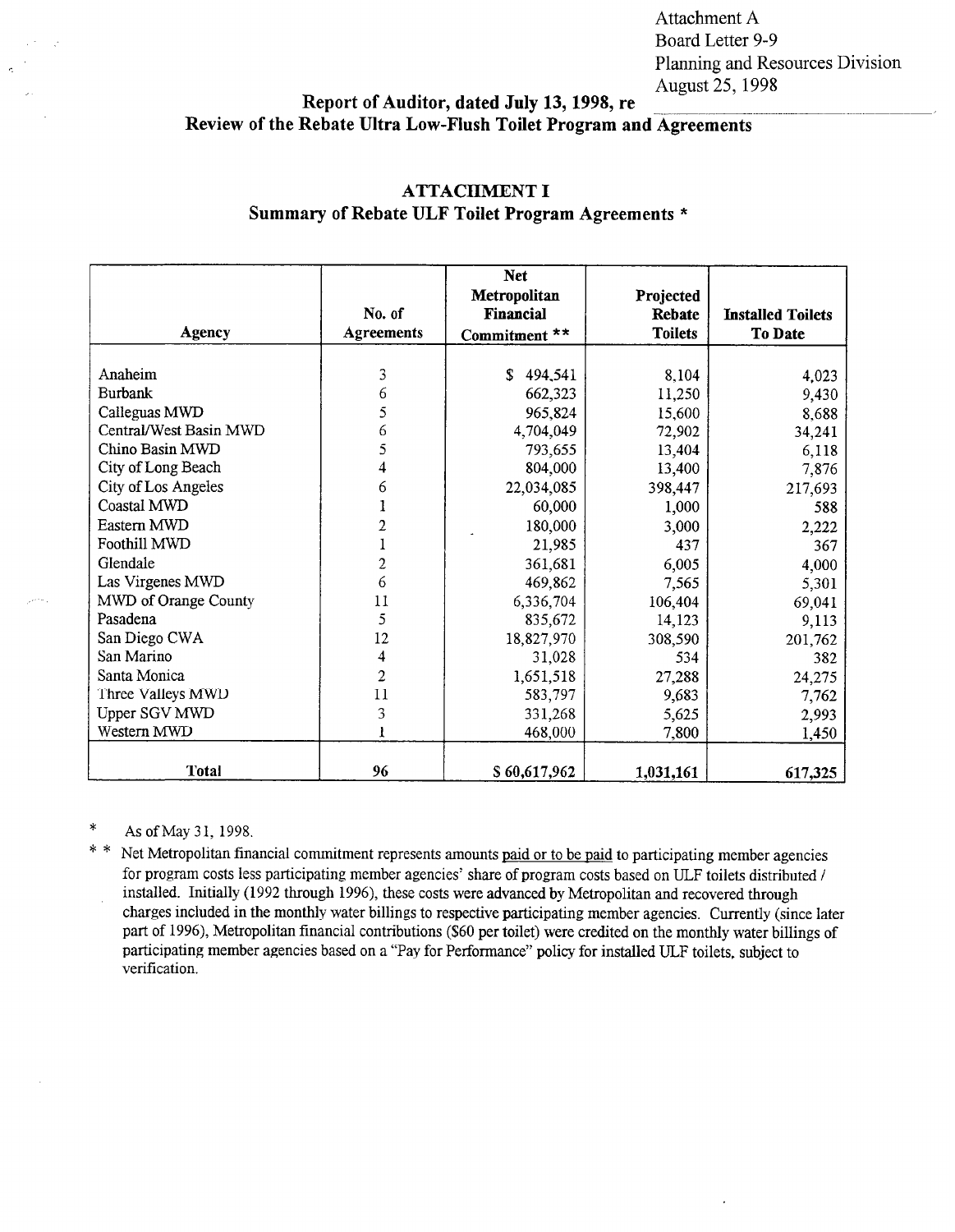Attachment A Board Letter 9-9 Planning and Resources Division August 25,199s

# Report of Auditor, dated July 13, 1998, re Review of the Rebate Ultra Low-Flush Toilet Program and Agreements

# **ATTACHMENT II** Summary of Board Approved Funding Allocation for ULF Toilet Programs \* (Both Rebate and Non-Rebate Programs)

| Fiscal Year  | <b>Amount</b>                  |
|--------------|--------------------------------|
| 1992-93      | \$11,600,000                   |
| 1993-94      | 12,000,000                     |
| 1994-95      | 17,500,000                     |
| 1995-96      | 13,645,000                     |
| ٠<br>1996-97 | 8,338,200                      |
| 1997-98      | 7,186,000                      |
| Total        | $**$<br>\$70,269,200<br>====== |

\* Source: Water Conservation Branch

 $\mathcal{A}$ 

 $\frac{1}{2}$  ,  $\frac{1}{2}$  ,  $\frac{1}{2}$ 

\*\* Distributed / installed toilets to date under the rebate and non-rebate ULFT programs totaled approximately 1,038,OOO.